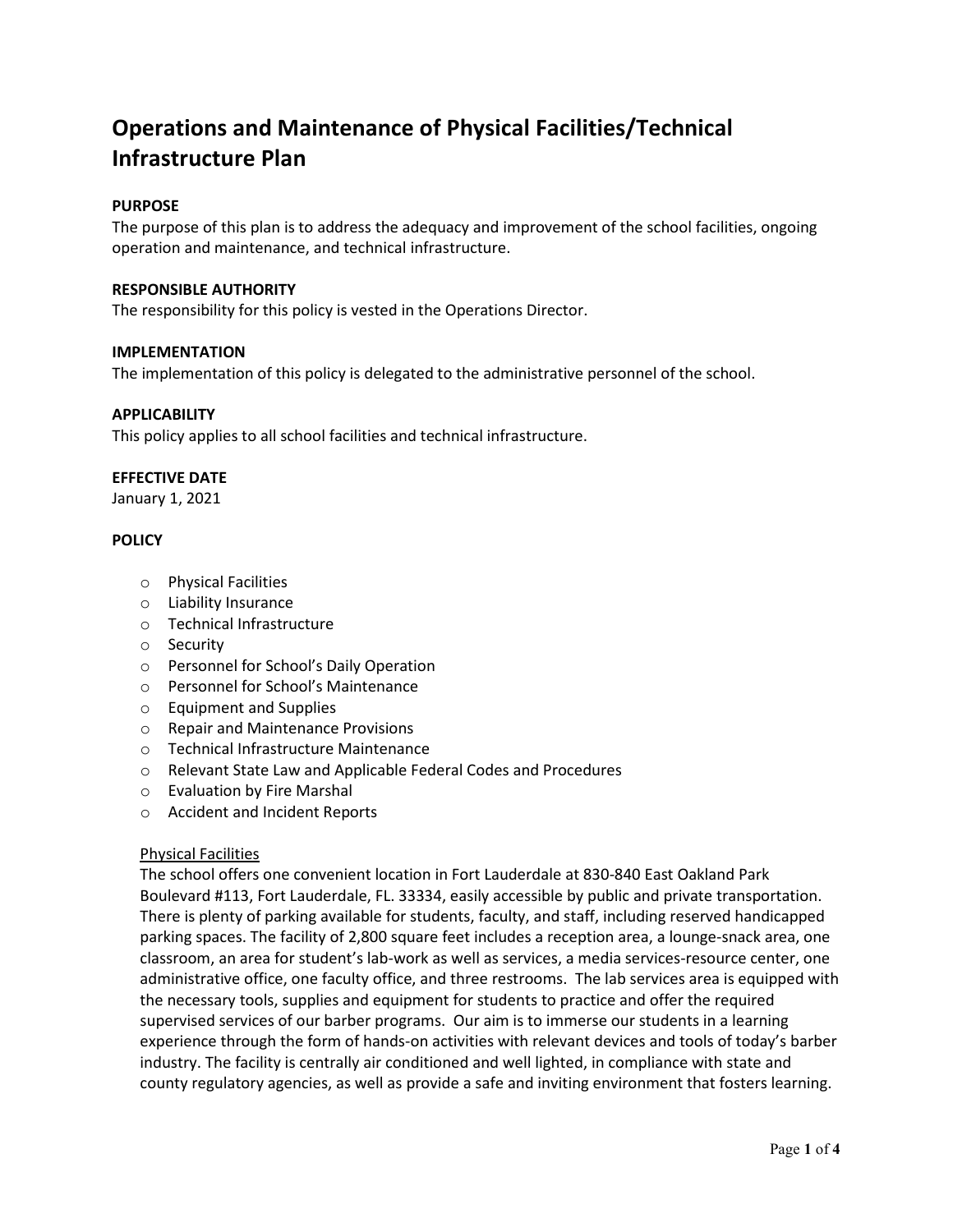The classrooms/labs contain all equipment and supplies needed to complete the theory and lab portions for all programs offered at the school, including technical equipment (see Program Outline for equipment list).

Liability Insurance The school maintains a liability insurance.

#### Technical Infrastructure

Our institution understands the criticality of technology infrastructure in today's business and education. As part of the technology, the school counts with and maintains the following:

Internet Services – Internet services are contracted through Comcast.

Wi-Fi services are available to all personnel, students, and visitors.

Computers – for school staff and faculty (password protected). The computer available at the Media Center is also password protected. School computers have original licenses for MS Windows and MS Office, as well as UpToDate antivirus software.

Printer/copier/scanner – for school personnel and students.

Protected Cloud Service – Dropbox for secured electronic documentation storage. The application is password protected and offers data security, encryption, an automated backup system, and disaster recovery.

Smart – Information is also stored in the cloud based secured SMART and FAME education management systems. The applications are password protected and offers data security, encryption, an automated backup system, and disaster recovery.

# **Security**

Cameras – The school camera system monitors and records on a permanent basis all activities at the school.

Student Records – All students' documents, progress, transcripts, attendance, and evaluations are stored physically in a locked fire-proof cabinet located in the administrative offices.

Staff and Faculty Records – Administrative personnel records as well as faculty are also maintained in the locked fire-proof cabinet, located in the administrative office.

# Personnel for School's Daily Operation

The school administrative personnel are responsible for the school's daily operation. They conduct their duties according to their job descriptions and are supervised by the School President. The school physical facilities and technical infrastructure are a responsibility of all employees, as their daily use impacts their maintenance. School personnel are encouraged to report any maintenance or hazards to be dealt immediately. All requests are directed to the School President.

Personnel for School's Maintenance - The school's physical facilities are maintained the building management hired personnel, and also by the school owners. The school may contract personnel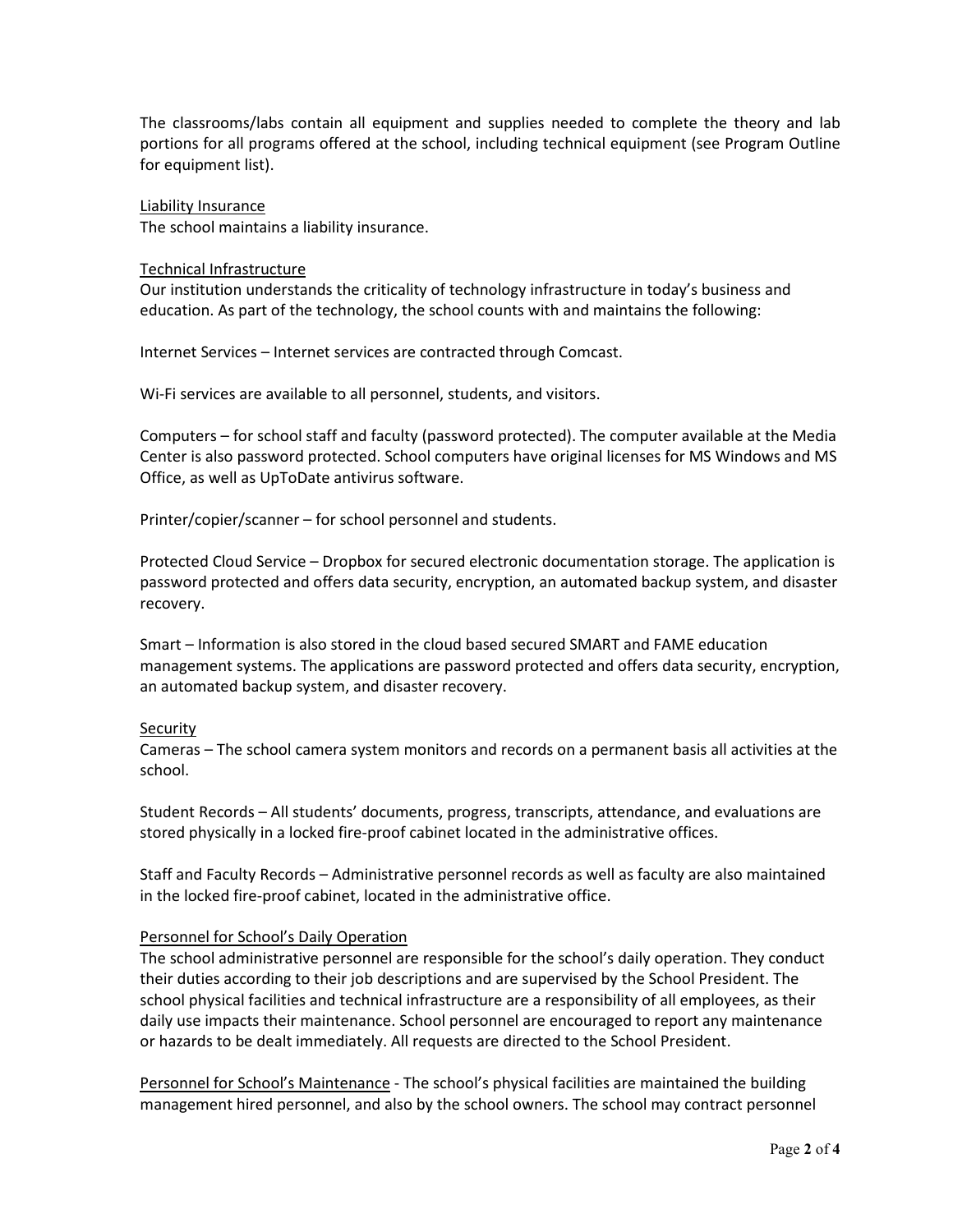depending on the project needs. Maintenance is coordinated by the School President and Operations Director.

# Equipment and Supplies

The equipment and supplies necessary for the school operation as well as for instruction are maintained with the outmost standards for safety and availability to personnel and students. Appropriate equipment and supplies for the maintenance and housekeeping are purchased as needed by the School President and Operations Director.

#### Repair and Maintenance Provisions

Expenses for equipment repair, maintenance, and replacement are included in the budget allocated to this plan. Such requests are to be made directly to the School President or Operations Director and will be dealt accordingly.

# Technical Infrastructure Maintenance

The maintenance of the school's technical infrastructure is contracted by an experienced and trusted family member.

# Relevant State Law, Applicable Federal Codes and Procedures

School facilities shall be maintained in accordance with local, state, and federal laws. The school shall display the license to operate and all appropriate permits in the school's reception area. Fire extinguishers are to be maintained and inspected annually. The physical plant will comply with Americans with Disabilities Act based on the needs of students and staff. Every effort will be made to meet reasonable accommodation requests. Referrals regarding reasonable accommodations will be made to outside agencies when indicated. The school will conform to all relevant building codes. Fire evacuation routes are posted in each room of the school as eye level.

# Annual Evaluation by Fire Marshal

On an annual basis adequacy of facilities and safety are evaluated by the local fire marshal to ensure compliance. All fire marshal inspections shall be kept on file in the administration office. Any deficiencies shall be brought to the attention of the Operations Director for immediate correction.

# Accident and Incident Reports

Accident and Incident reports are considered at the time of evaluating the effectiveness of the Operations and Maintenance Plan and propose new implementations and strategies. Accidents and incidents are dealt with following the procedures established in the Health and Safety Plan included in this policy manual.

# **EQUIPMENT, REPAIR AND MAINTENANCE PROVISIONS**

The equipment necessary for the implementation of this plan is a responsibility of the School President who coordinates any repairs, purchases or updates required. Such requests are to be made directly to the School President, who will attend to each accordingly. Expenses for equipment, repair, maintenance, and replacement are included in the budget allocated to operations and maintenance.

#### **BUDGET**

The budget necessary for the implementation of this policy is allocated under the line item "Operations